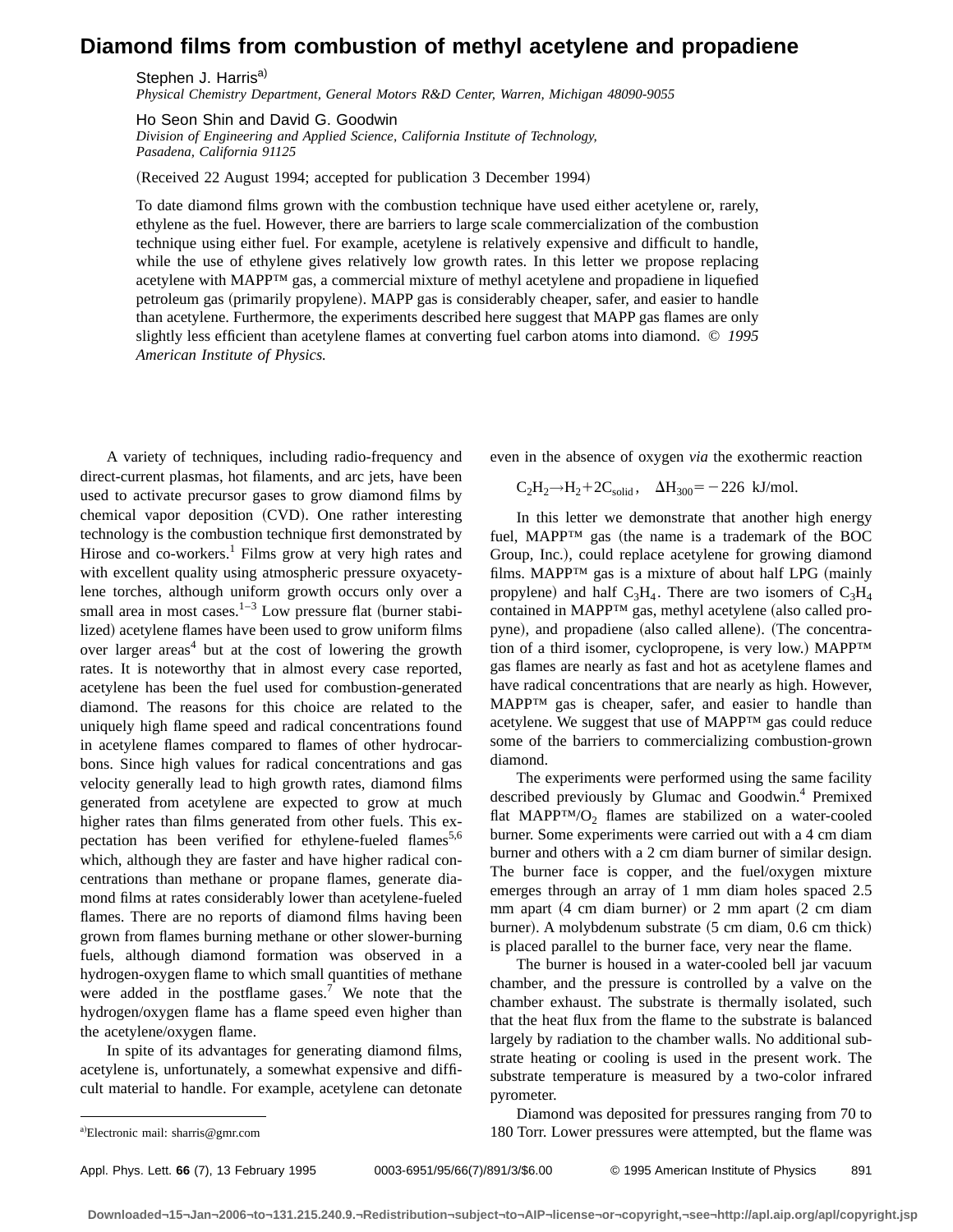

FIG. 1. SEM micrograph of a diamond film grown from a MAPP™ gas flame.

unstable, and no diamond could be grown. As with all flame synthesis methods for diamond, the deposit characteristics depend sensitively on the fuel-to-oxygen ratio. The required ratio depends on pressure, and varied from 0.46 at 180 Torr to  $0.51$  at  $70$  Torr. The total flow rate (fuel and oxygen) was typically  $0.5-1.9$  slm per cm<sup>2</sup> of burner area.

An SEM micrograph of a typical diamond film is shown in Fig. 1. This film was grown for 2.5 h at 180 Torr. The substrate temperature was 830 °C, and the burner/substrate distance was 3.75 mm. The fuel flow rate was  $0.6 \text{ sim/cm}^2$ and the oxygen flow rate was  $1.3 \text{ sim/cm}^2$ . The film growth rate was approximately 1  $\mu$ m/h. The Raman spectrum for a film grown under these conditions is shown in Fig. 2.

The burner used here was designed for lower-pressure work, where the substrate can be placed farther from the burner. In the present experiments, the small substrate/burner separation  $(3.75 \text{ mm})$ , compared to the hole spacing of 2 or 2.5 mm) resulted in nonuniform films, and some regions of the substrate do not contain diamond. A more suitable burner would result in much more uniform films at these pressures.

Our experiments with filament-assisted diamond growth have shown<sup>8</sup> that the growth rate of diamond is proportional to the concentration of gas phase methyl radical at the surface. But the factor ultimately limiting the growth rate of



FIG. 2. Raman spectrum of a diamond film grown from a MAPP™ gas flame. Instrumental linewidth is  $3 \text{ cm}^{-1}$ .

diamond films is the flux of atomic hydrogen impinging on the growing surface. That is, for a given H atom flux, there is a maximum methyl radical flux which can be tolerated consistent with growing a high quality diamond film. High H atom flux is most readily achieved in systems with high radical concentrations (high temperatures) and thin boundary layers (high velocities<sup>9</sup>). Because the acetylene flame is hotter than the flame from any other commercially available hydrocarbon and has the highest flame speed, it can provide an unrivaled flux of H atoms. For comparison, ethylene, with a lower flame temperature and flame speed, provides a lower flux of H, while MAPP™ gas is intermediate.

It is interesting to compare these results to those obtained using acetylene/oxygen flames in the same facility.4 With acetylene, the pressure was lower  $(52$  Torr), the fuel/ oxygen ratio was significantly higher  $(0.86)$ , and the fuel flow rate was somewhat lower  $(0.43 \text{ s/m/cm}^2)$ . The film growth rate was 0.6  $\mu$ m/h. Due to the nonuniformity of the present films, we cannot fairly compare the efficiencies of MAPP™ and acetylene for diamond growth. If we were to simply compare the ratio of linear growth rate to fuel flow rate per unit area, we would conclude that MAPP™ flames are slightly less efficient than acetylene flames at converting fuel carbon atoms into diamond.

Very high quality diamond films have been grown using the oxy-acetylene flame technique. Nevertheless, there are serious safety, handling, and cost considerations involved in using acetylene which could limit the commercial viability of the technique, such as the possibility of detonation mentioned above. MAPP™ gas is also much easier to handle, since its vapor pressure is similar to that of propane, and it liquefies about as readily. Finally, MAPP™ gas costs about half as much per kg as acetylene, even though they have about the same BTU content per kg.

Although  $C_3H_4$  flames have never been studied in the laboratory, detailed chemical kinetics mechanisms exist $10$ which could allow fairly accurate species concentrations to be calculated for one-dimensional (flat)  $MAPP^{TM}$  gas flames. The present experimental results show that MAPP™ gas has the ability to deliver the high fluxes of atomic H and  $CH<sub>3</sub>$ required to support growth rates similar to those found in acetylene flames. Thus, combined with its superior cost, safety, and handling characteristics, MAPP™ gas could replace acetylene as the fuel of choice for combustion-derived CVD diamond films.

Finally, we point out that flame temperature and flame speed can be increased not only by using high energy fuels such as acetylene or MAPP<sup>™</sup> gas, but also by using high energy oxidants. For example, flames using  $N_2O$  as the oxidant can be hundreds of degrees hotter than flames using oxygen.

One of us (S.J.H.) acknowledges partial support by the Office of Naval Research under Grant No. N00014-92-C-0170. Another author (D.G.G.) acknowledges partial support by the Office of Naval Research under Grant No. N00014- 93-K-2020.

<sup>1</sup> Y. Hirose and M. Mitsuizumi, New Diamond 4, 34 (1988).

 $2 K$ . V. Ravi and A. Joshi, Appl. Phys. Lett. **58**, 246 (1991).